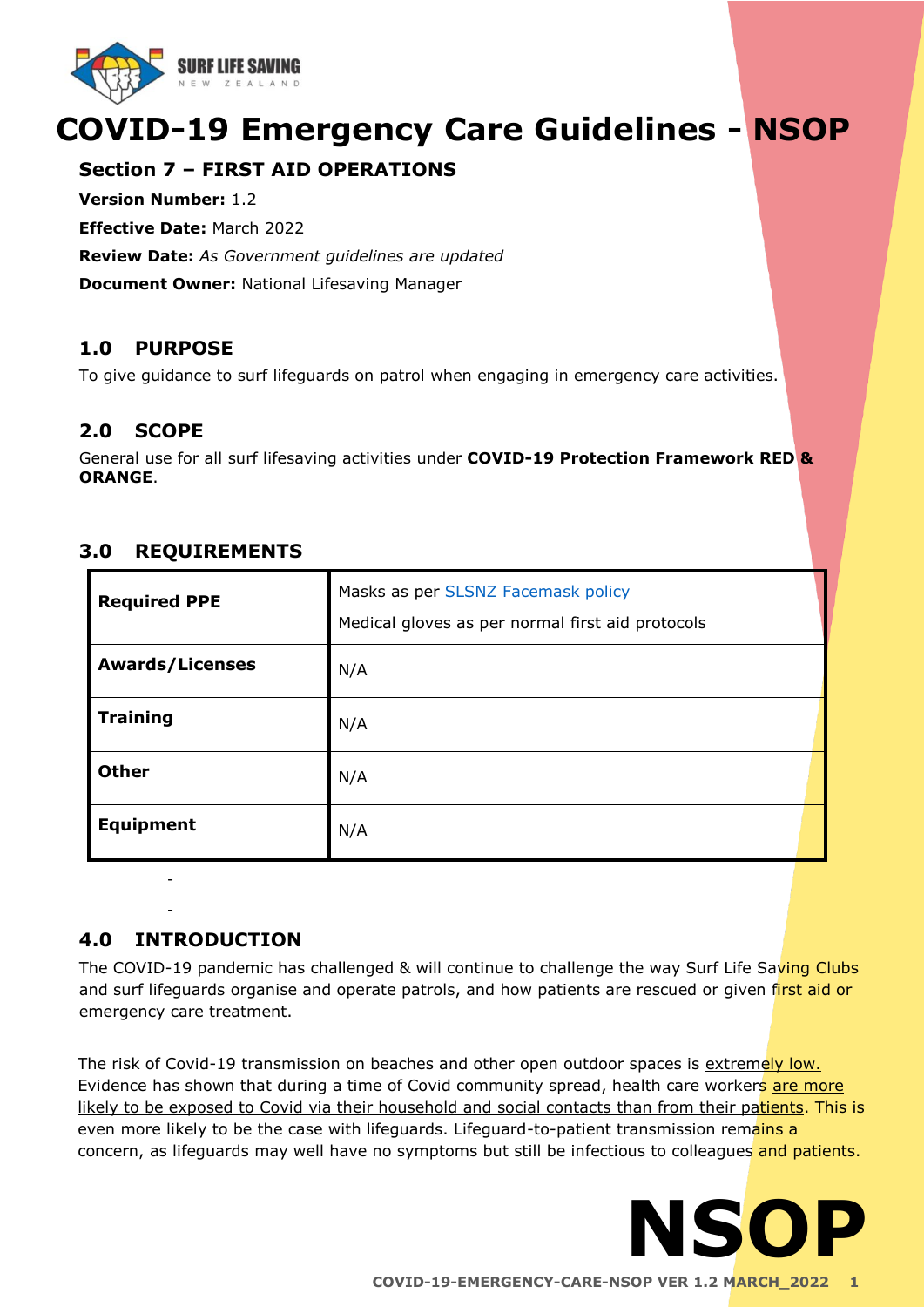

# **5.0 PROCEDURES**

Administering first aid to patients will mean that social distancing will not be achievable.

Surf lifeguards/patrol support members must always be wearing medical gloves & a face mask following the SLSNZ Face Mask policy.

Emergency care/first aid should be managed outside or in a well-ventilated area. If possible, only one patrol member on the patrol should be administering first aid.

#### **5.1 Minor First Aid**

- Follow Pre-First Aid Protocol (5.4)
- If possible, give the patient/caregiver self-management with guidance from a distance.
- Equipment cleaned after use.

## **5.2 Major First Aid**

- Follow Pre-First Aid Protocol (5.4).
- Ambulance called ASAP.
- Managed by L3 refreshed First Aiders where possible.
- Equipment cleaned after use.

## **5.3 Providing CPR**

- Follow Pre-First Aid Protocol (5.4).
- Ambulance called ASAP.
- Managed by L3 refreshed First Aiders where possible.
- Follow SLSNZ guidelines. [https://www.surflifesaving.org.nz/media/989924/qa-covid-](https://www.surflifesaving.org.nz/media/989924/qa-covid-19-applying-lifeguard-asesment-response-skills_final_april-2020-pd-ce-final-edits.pdf)[19-applying-lifeguard-asesment-response-skills\\_final\\_april-2020-pd-ce-final-edits.pdf](https://www.surflifesaving.org.nz/media/989924/qa-covid-19-applying-lifeguard-asesment-response-skills_final_april-2020-pd-ce-final-edits.pdf)
- Mouth-to-mouth resuscitation should not be performed.
- Where possible, avoid mouth-to-face shield and mouth-to-pocket mask ventilation. Use a bag-valve-mask (BVM) device with a viral filter attached instead.
- Avoid unnecessary proximity to the patient. Space and open ventilation decrease risk to the patient as well as the lifeguard.
- Place face masks on yourself and the patient as soon as practicable.
- Equipment cleaned after use.

## **5.4 Pre-First Aid Protocol**

Because Covid can be spread from individuals without symptoms, always wear a suitable mask and other recommended PPE. When possible, place a face mask (Surgical [mask/disposable\)](https://drive.google.com/file/d/1EYmA3k051qoRFKQAQhHmJFNY1isnwKPx/view) on the patient or ask the patient to put on a facemask, avoid indoor spaces, and maintain distance.